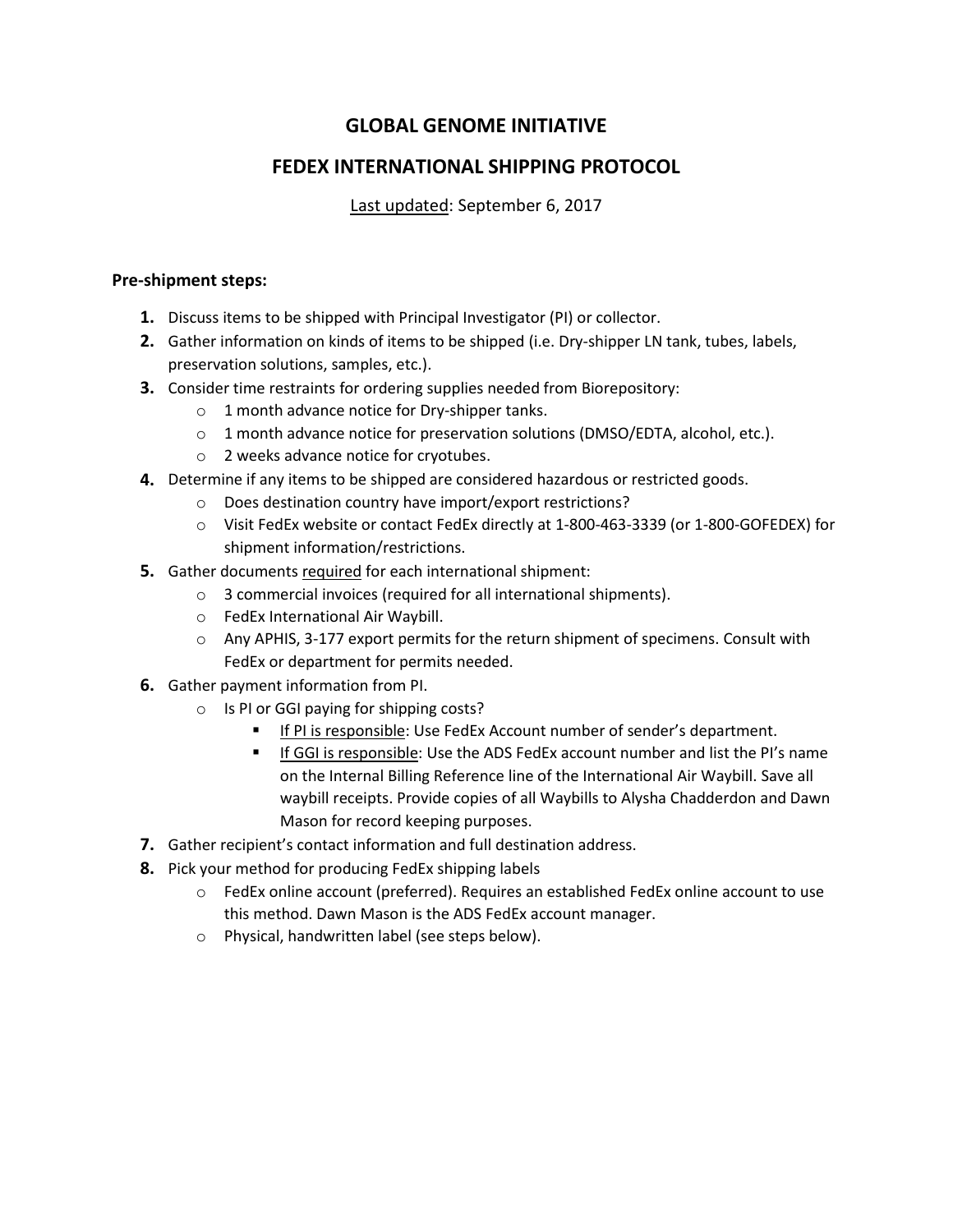### **Shipment Steps:**

- 1. Pack items securely. Make sure any products that may leak are properly sealed and double/triple bagged to prevent leaks.
- 2. Take measurements (L, W, H) and weight of package.
- 3. Complete sections 1-9 on FedEx International Air Waybill (Figure 1).



Figure 1.

### **STEP 3 TIPS:**

- Print clearly and PRESS HARD to make sure all carbon copies are legible.  $\circ$
- Section 1 of Waybill: FedEx account number used for shipment is provided next to line titled, Sender's  $\circ$ **FedEx Account Number.**
- Section 2: Provide recipient's phone number in case of any issues while in transit. Always write the recipient's country name in all CAPITAL letters.
- Section 3: Provide total weight and dimensions (L, W, H) of package and list all commodities included in  $\circ$ package.
- Section 7a: check the box marked Sender. Refers back to the FedEx account number provided in section 1.
- Section 8: if the ADS FedEx account number was used in Section 1 please write "GGI-[PI's last name]" for  $\circ$ the Your Internal Billing Reference line. This allows Dawn Mason to track the shipment.
- 4. Fill out a commercial invoice (make 3 copies before signing!). All copies must have an original signature (Figure 2).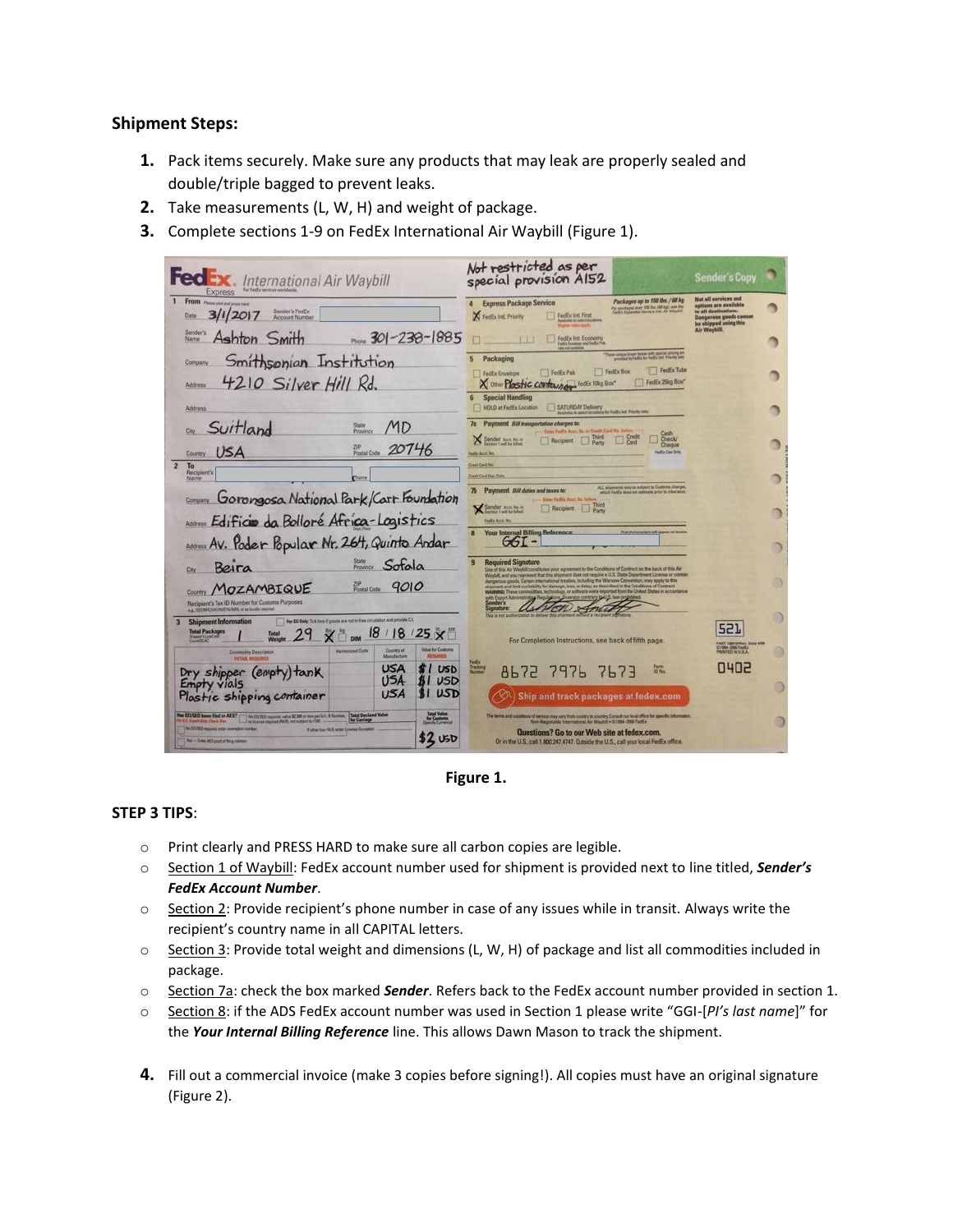

**Figure 2.** 

#### **STEP 4 TIPS**:

- o Complete invoice listing all the items included in the package/container.
- o **DO NOT** sign invoice until three (3) copies of completed invoice are made. Each copy is required to have an original signature (Figure 2).
- **5.** Remove top copy of Waybill. Attach Waybill and 3 commercial invoices to package (Figure 3).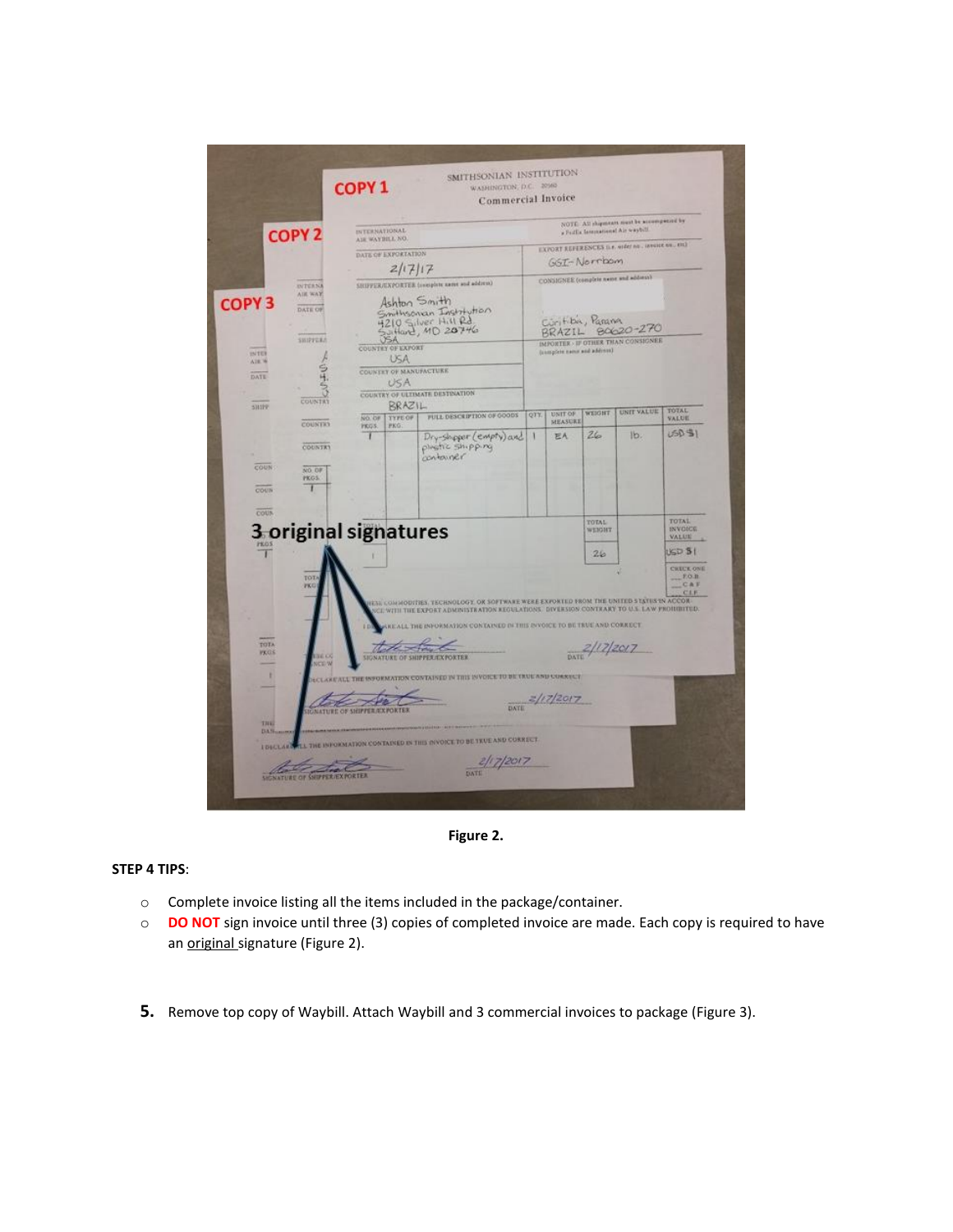





#### **STEP 5 TIPS**:

- o Remove top copy of Waybill before attaching to package. This copy is for sender's records.
- o Fold all 3 copies of the commercial invoice in half so that the side with the shipping address is visible.
- o Place the folded 3 copies of commercial invoices on top of the FedEx Waybill and insert into a FedEx shipping label pouch (Figure 3).
- o Attach the pouch to the outside of the package/container.
- **6.** Drop off package at the MSC or NMNH shipping office to be picked up. FedEx typically picks up once per day between 2-4pm.
- **7.** Track package using the FedEx Tracking Number provided on the top copy of the shipping label (circled in Figure 4).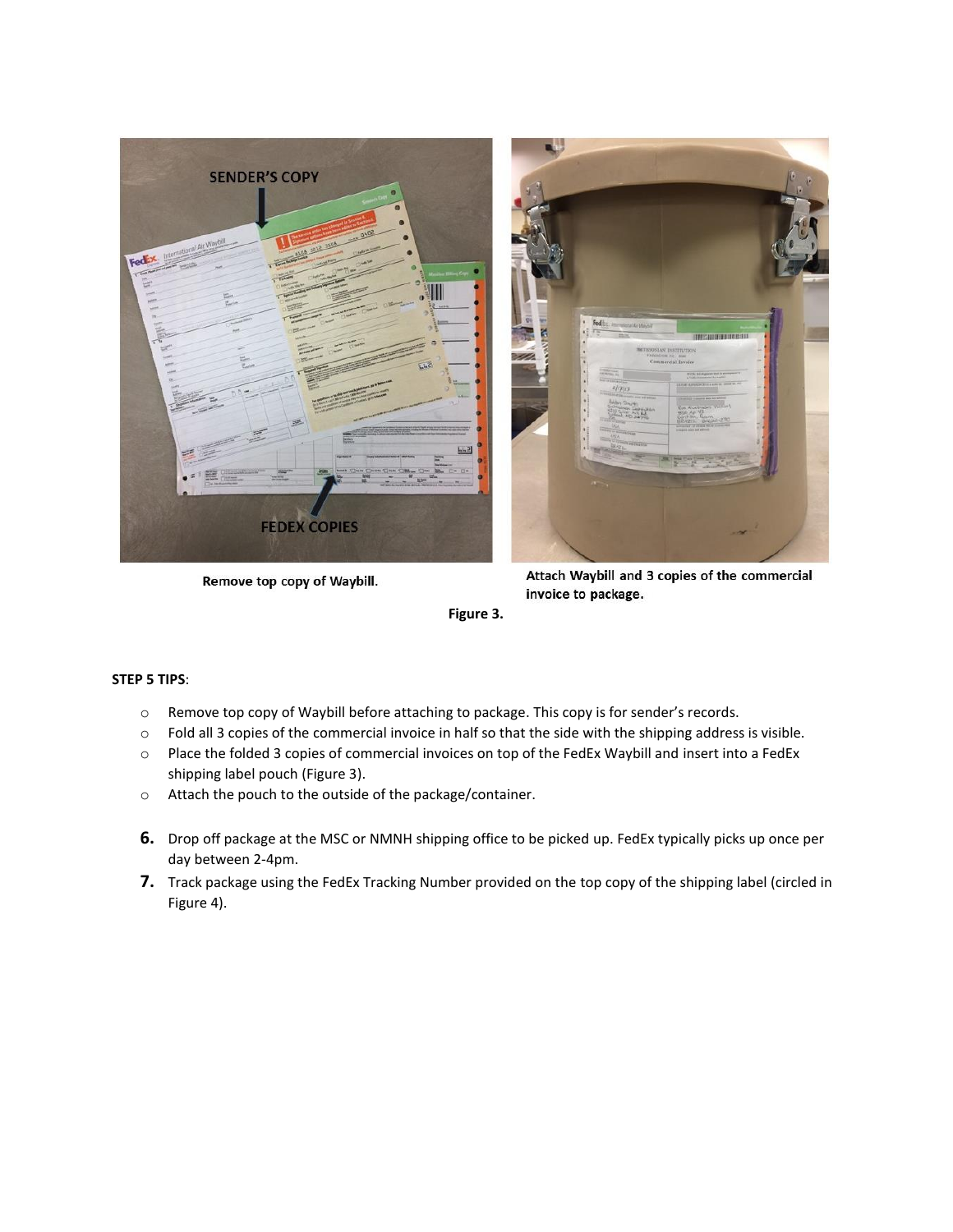| <b>FedEx</b> . International Air Waybill<br>Express                                                                                                                                                                                                                                                                                                                                                                                                                               | Not restricted as per<br>special provision AI52                                                                                                                                                                                                                                                                                                                                                                                                                                                                                                                                                                                                      | <b>Sender's Copy</b>                                                                                                                            |  |
|-----------------------------------------------------------------------------------------------------------------------------------------------------------------------------------------------------------------------------------------------------------------------------------------------------------------------------------------------------------------------------------------------------------------------------------------------------------------------------------|------------------------------------------------------------------------------------------------------------------------------------------------------------------------------------------------------------------------------------------------------------------------------------------------------------------------------------------------------------------------------------------------------------------------------------------------------------------------------------------------------------------------------------------------------------------------------------------------------------------------------------------------------|-------------------------------------------------------------------------------------------------------------------------------------------------|--|
| From rease prices and press hard<br>Sender's FedEx<br>2017<br>Date<br><b>Account Number</b>                                                                                                                                                                                                                                                                                                                                                                                       | Packages up to 150 lbs. / 68 kg<br><b>Express Package Service</b><br>For packages over 198 lbs. 198 kgl. use the<br>Facts Consolar Sarvers bill. Air Weybill<br>FedEx Ind. Priority<br>FedEx Ind. First<br>utable to select ancelone<br><b>Lear contine manufacturers</b>                                                                                                                                                                                                                                                                                                                                                                            | Not all services and<br>options are available<br>to all destinations.<br><b>Dangerous goods cannot</b><br>be shipped using this<br>Air Waybill. |  |
| Sender's<br>Ashton Smith<br>Phone 301-238-1885<br>Name                                                                                                                                                                                                                                                                                                                                                                                                                            | FedEx Ind. Economy<br>FedEx Investor and FedEx Feb<br>not not seekable                                                                                                                                                                                                                                                                                                                                                                                                                                                                                                                                                                               |                                                                                                                                                 |  |
| Smithsonian Institution<br>Company<br>4210 Silver Hill Rd.<br>Address                                                                                                                                                                                                                                                                                                                                                                                                             | These ampos brown boses with special pricing are<br>provided by FadEx for FedEx httl. Precity sees<br>Packaging<br>FedEx Tube<br>FedEx Box<br>FedEx Pak<br>FedEx Envelope<br>FedEx 25kg Box*<br>X Other Plastic contemplate Feder 10kg Box"                                                                                                                                                                                                                                                                                                                                                                                                          |                                                                                                                                                 |  |
| Address                                                                                                                                                                                                                                                                                                                                                                                                                                                                           | <b>Special Handling</b><br>HOLD at FedEx Location<br>SATURDAY Delivery<br>Antiquia to salest locations for FedEx lett. Priority priv                                                                                                                                                                                                                                                                                                                                                                                                                                                                                                                 |                                                                                                                                                 |  |
| Cay Suitland<br>MD<br>State<br>Province<br>20746<br>ZIP<br>Postal Code<br>Country USA                                                                                                                                                                                                                                                                                                                                                                                             | 7a Paymont Bill transportation charges to:<br>- Estar Fedlix Acrs, No. ar Credit Card No. belove<br>Cash<br>Check/<br>Cheque<br>Credit<br>Third<br>Sender Aug No. H<br>Recipient<br>$\Box$ Card<br>Party<br>FedEx Use Dray<br>FedEx Acct. No                                                                                                                                                                                                                                                                                                                                                                                                         |                                                                                                                                                 |  |
| $\overline{2}$<br>To<br><b>Recipient's</b><br>Name                                                                                                                                                                                                                                                                                                                                                                                                                                | <b>Credit Card No.</b><br>Credit Card Exp. Date                                                                                                                                                                                                                                                                                                                                                                                                                                                                                                                                                                                                      |                                                                                                                                                 |  |
| Gorongosa National Park/Carr Foundation<br>Address Edificito da Bolloré Africa-Logistics                                                                                                                                                                                                                                                                                                                                                                                          | ALL shipments may be subject to Customs charges,<br>which FedEx does not sellmate pror to clearence.<br>7b Payment Bill duties and taxes to:<br>- Beton PodEx Acad. No. bohos<br>Third<br>Sender Ave. No.<br>Recipient<br>Party<br>Failty Acct. N                                                                                                                                                                                                                                                                                                                                                                                                    |                                                                                                                                                 |  |
| Assess Av. Poder Popular Nr. 264, Quinto Andar                                                                                                                                                                                                                                                                                                                                                                                                                                    | <b>Your Internal Billing Reference</b><br>Fest 26 characters will go<br>$G6I -$                                                                                                                                                                                                                                                                                                                                                                                                                                                                                                                                                                      |                                                                                                                                                 |  |
| State Sofolo<br>Beira<br>City<br>ZIP<br>Postal Code<br>9010<br>MOZAMBIQUE<br>Recipient's Tax ID Number for Customs Purposes<br>a.g. GST/RFC/UKT/IN/ETV/ABN, or as locally required                                                                                                                                                                                                                                                                                                | <b>Required Signature</b><br>Use of this Air Waybill constitutes your agreement to the Conditions of Contract on the back of this Air<br>Waybill, and you represent that this shipment does not require a U.S. State Department License or contain<br>denoemus goods. Certain international treaties, including the Warsaw Convention, may apply to this<br>ert and limit our liability for damage, loss, or delay, as described in the Conditions of Contract.<br>this These commodities, tachnology, or schware were exported from the United States in accordance<br>Diversion contrary to U.S. law prob<br>Sender's Administration of The Age of |                                                                                                                                                 |  |
| For EU Only: Tick have if goods are not in free circulation and provide C.L.<br><b>Shipment Information</b><br>$\overline{\mathbf{3}}$<br>$18/18/25 \times 10^{-10}$<br><b>Total Packages</b><br><b>Total</b><br>DIM<br>Shipper's Load an<br>Count/SLAC                                                                                                                                                                                                                           | For Completion Instructions, see back of fifth page.                                                                                                                                                                                                                                                                                                                                                                                                                                                                                                                                                                                                 | 521                                                                                                                                             |  |
| <b>Value for Customs</b><br>Country of<br><b>Harmonized Code</b><br>Commodity Description<br><b>Manufacture</b><br><b>BONNETO</b><br><b>DETAIL REQUIRED</b>                                                                                                                                                                                                                                                                                                                       |                                                                                                                                                                                                                                                                                                                                                                                                                                                                                                                                                                                                                                                      | FART VANTORING Deta 408<br>GYMN-2006 FedEx<br>FRINTED IN U.S.A.                                                                                 |  |
| USA<br>sτ<br>USD<br>Dry shipper (empty) tank<br>U <sub>5A</sub><br>31<br>USD<br>Empty vials<br>USD<br>U <sub>5</sub> A<br>31<br>Plastic shipping container                                                                                                                                                                                                                                                                                                                        | Tracking<br>Form.<br>10 No.<br>8672<br>7976 7673<br>Ship and down packages at fedex.com                                                                                                                                                                                                                                                                                                                                                                                                                                                                                                                                                              | 0402                                                                                                                                            |  |
| Tetal Value<br>for Captures<br><b>Total Declared Volum</b><br>for Carriage<br><b>Not ES/SED been filed in AEST</b> No EES/SE required value \$2,500 or less per Sch. 8 Norther.<br>For U.S. Coper Suite Classi dier Not Local required PAFA out subject to ISAR.<br>no license required (NLR), our subject to (TAR)<br>TWO EDITED required, artist assemption number<br>Futur than N.R. erter License Exception<br><b>52 USD</b><br><b>New - Enter ACS proof of Ning citation</b> | The terms and conditions of service may vary from country to country. Consult our local office for specific information.<br>Non-Negotiable International Air Waybill . 01994-2008 FedEx<br>Questions? Go to our Web site at fedex.com.<br>Or in the U.S., call 1.800.247.4747. Outside the U.S., call your local FedEx office.                                                                                                                                                                                                                                                                                                                       |                                                                                                                                                 |  |

Figure 4.

### **RETURNING PACKAGES TO MSC**

REPEAT STEPS 1-7 for returning package/samples back to the Museum Support Center

#### Tips for returning packages with specimens:

-Complete and submit a FWS Form 3-177 (Declaration of Importation or Exportation of Fish or Wildlife) online at https://edecs.fws.gov/. It is best to declare and receive a cleared copy before shipping.

-Make sure to include the following 2 important phrases on the International Waybill when shipping biological specimens inside a liquid nitrogen:

1. "Not restricted as per special provision A152." This phrase notifies/reminds all shipping personnel that the liquid nitrogen tank is not considered a hazardous good under this special provision (Figure 5).

2. "Dry shipper containing dead [insects or whatever biological specimen] for scientific study" when filling out the commodity description of section 3 of the international waybill. The word DEAD is very important to include so FedEx and Customs is aware the biological specimens inside the tank are not alive (Figure 5).